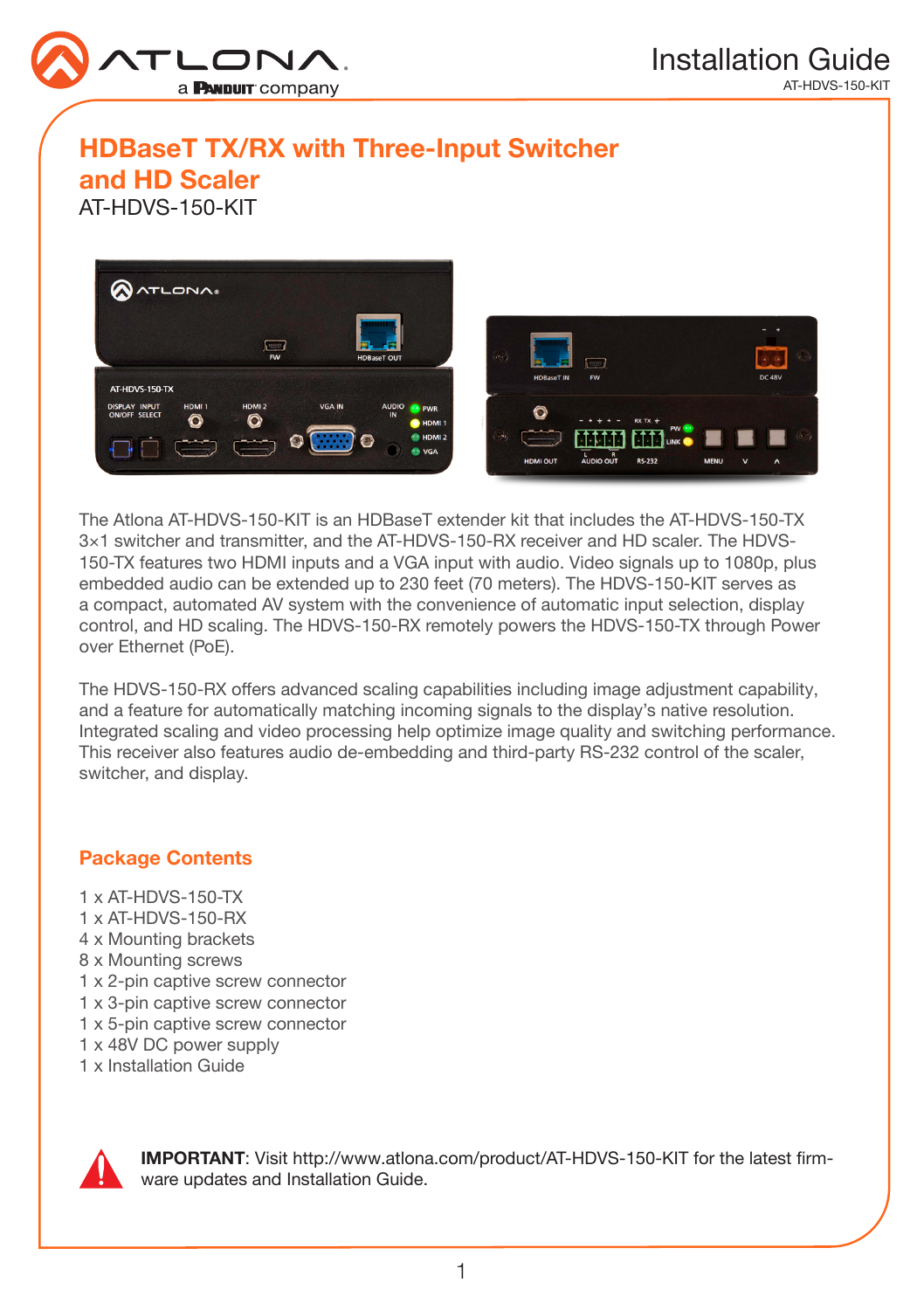

## Panel Descriptions - Transmitter



#### 1 DC 48V

Connect the power supply to this port to power an HDBaseT receiver, projector, or other PoE device.



NOTE: The DC 48V port is only available on the AT-HDVS-150- TX-PSK.

#### 2 FW

Connect a mini USB to USB-A type cable from this port to a computer to update the firmware.

#### 3 HDBaseT OUT

Use a category cable to connect an HDBaseT PoE receiver to this port.

#### 4 DISPLAY ON/OFF

Press this button to power-on / poweroff the display that is connected to the receiver.

## 5 INPUT SELECT

Press this button to select the desired input.

#### 6 HDMI 1 / HDMI 2

Connect up to two HD sources using these HDMI ports.



### 7 VGA IN

Connect a VGA source to this port.

#### 8 AUDIO IN

Connect a 3.5mm mini-stereo audio cable, from an analog audio source, to this port.

#### 9 PWR

This LED indicator will glow bright green when the switcher is powered.

#### 10 VGA

This LED indicator will glow bright green when the VGA IN port is selected.

#### 11 HDMI 1

This LED indicator will glow bright green when the HDMI 1 port is selected.

#### 12 HDMI 2

This LED indicator will glow bright green when the HDMI 2 port is selected.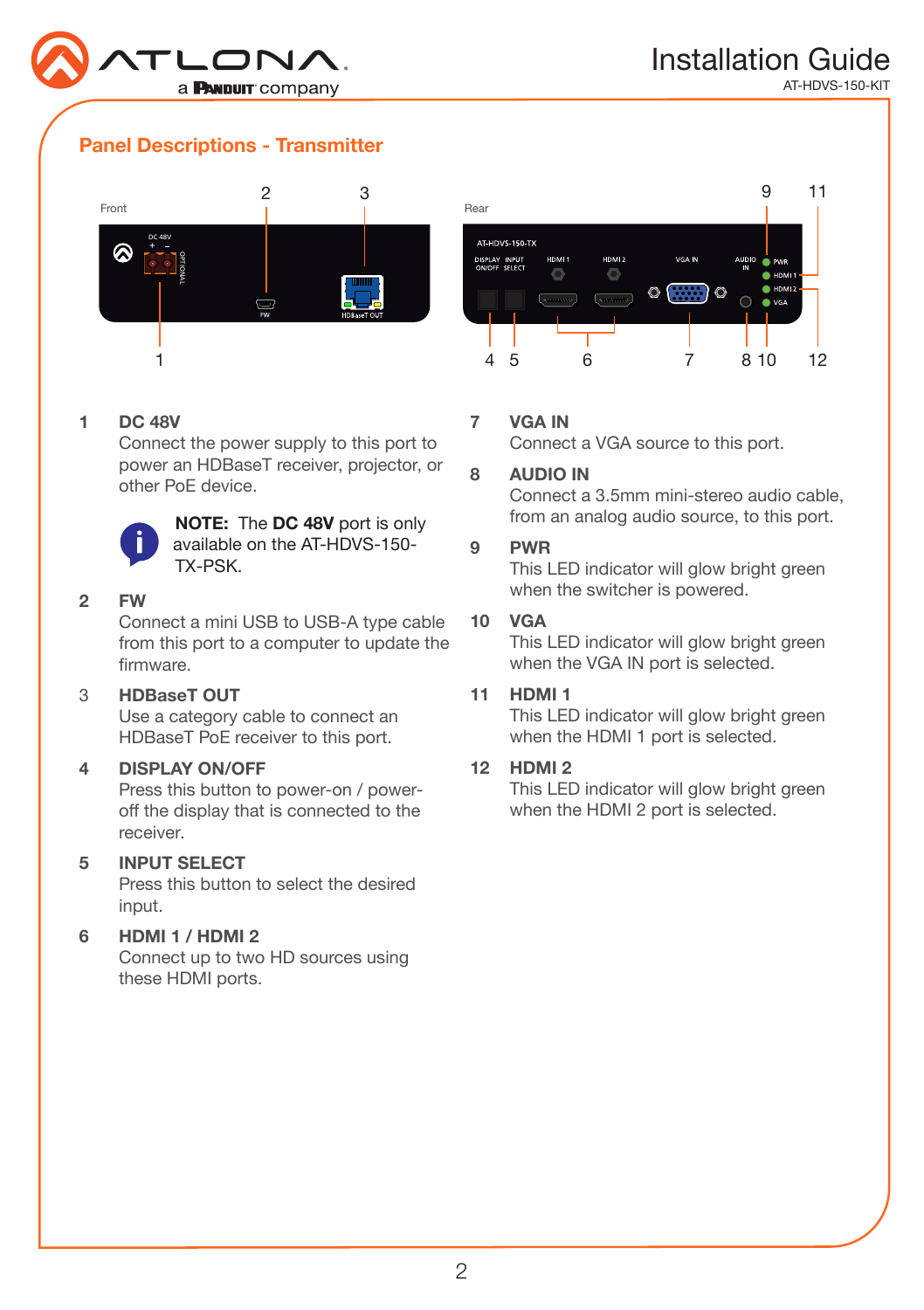

## Panel Descriptions - Receiver



#### 1 HDBaseT IN

**TIBBASET IN**<br>Use a category cable to connect an HDBaseT PoE transmitter to this port.

#### 2 FW

Connect a mini USB type-B cable to this port to update the firmware.

#### 3 DC 48V

Connect the included 48V DC power supply to this power receptacle.

#### 4 HDMI OUT

Connect an HDMI cable from this port to a **10 Cursor buttons** display or other sink device.

#### 5 AUDIO OUT

Connect the included 5-pin captive screw connector from this port to an audio amplifier.

#### 6 RS-232

Connect the included 3-pin captive screw connector from this port to an RS-232 device.

### 7 PW

This LED indicator will glow bright green when the scaler is powered.

#### 8 LINK

This LED indicator will glow bright amber when a link is established between the transmitter and receiver.

#### 9 MENU

Press this button to display the built-in On-Screen Display (OSD).

Press these buttons to select items within the OSD.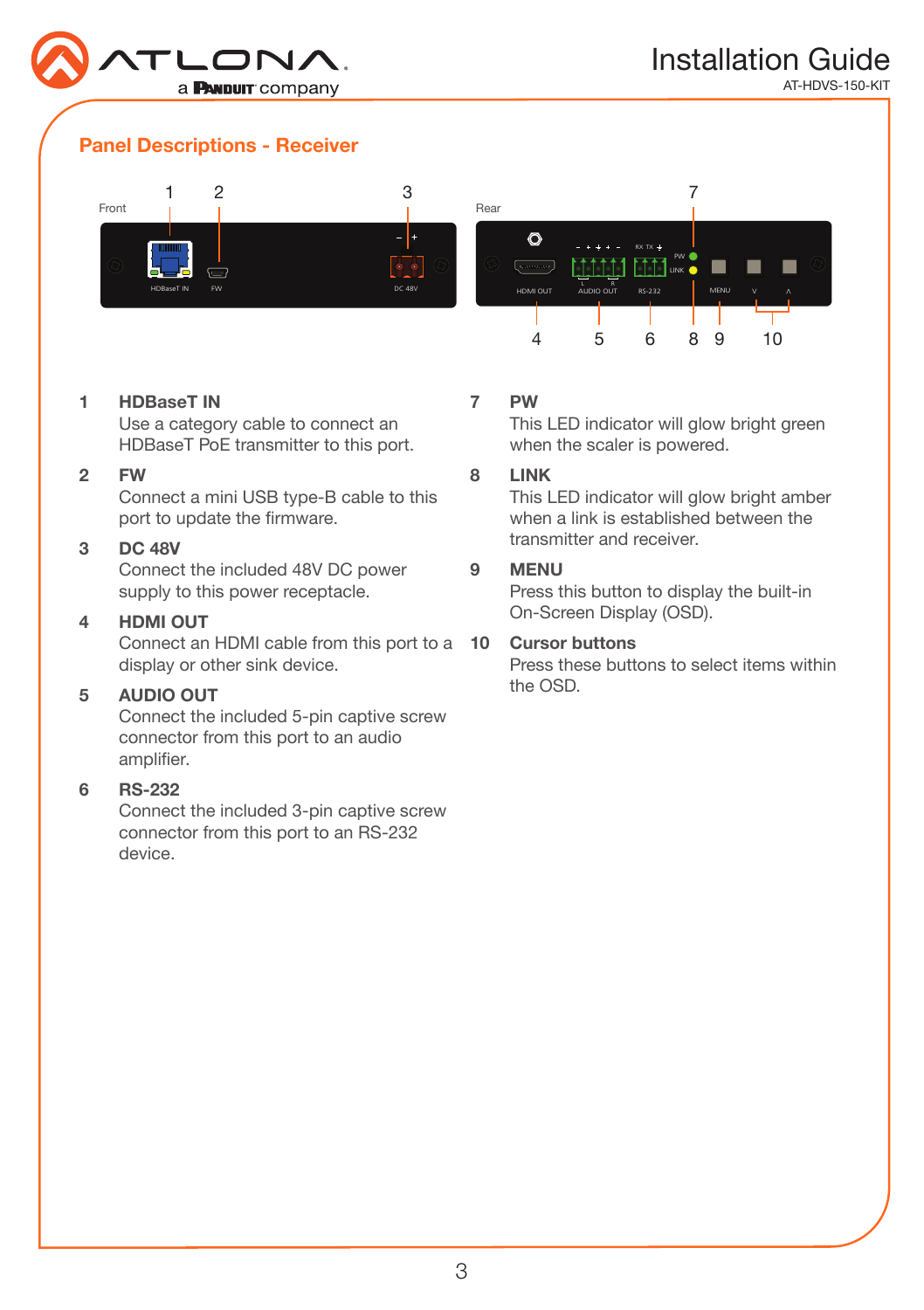

## RS-232

The AT-HDVS-150-RX provides RS-232 control between an automation system and an RS-232 device. This step is optional and is used when connecting a computer that is running the control software.

- 1. Use wire strippers to remove a portion of the cable jacket.
- 2. Remove at least 3/16" (5 mm) from the insulation of the RX, TX, and GND wires.
- 3. Insert the TX, RX, and GND wires into correct terminal on the included Phoenix block. If using non-tinned stranded wire, presss the orange tab, above the terminal, while inserting the exposed wire. Repeat this step for the TX, RX, and GND connections.



## Audio

The AUDIO OUT connector on the AT-HDVS-150-RX provides the connection of either balanced or unbalanced audio outputs using XLR connectors. Use the included 5-pin captive screw connector.

Balanced audio connections use two signal wires and a ground to minimize interference in audio signals. Unbalanced audio connections use one signal wire and a ground and are used if system components don't support balanced signals.



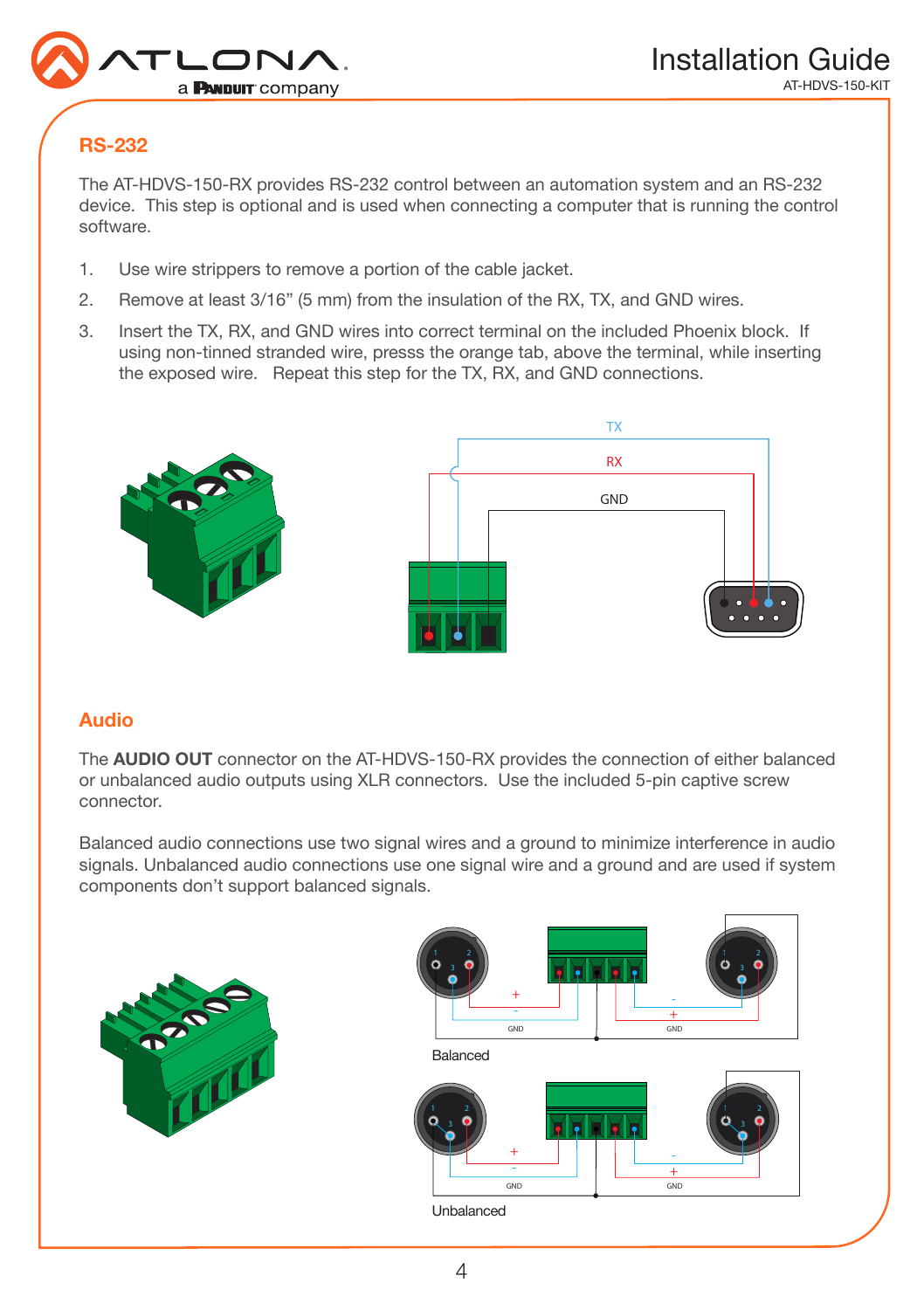

## Power

Locate the included orange captive screw connector and wire the included power supply to the block, as shown below. Do not use high-torque devices, when securing the wires to the captive screw connector, as this may damage the screws and/or connector block.

- 1. Insert the wires into the correct terminal on the included captive screw connector, as shown below.
- 2. Tighten the screws to secure the wires. Do not use high-torque devices as this may damage the screws and/or connector block.
- 3. Connect the captive screw connector to the DC 48V power receptacle on the AT-HDVS-150-RX.

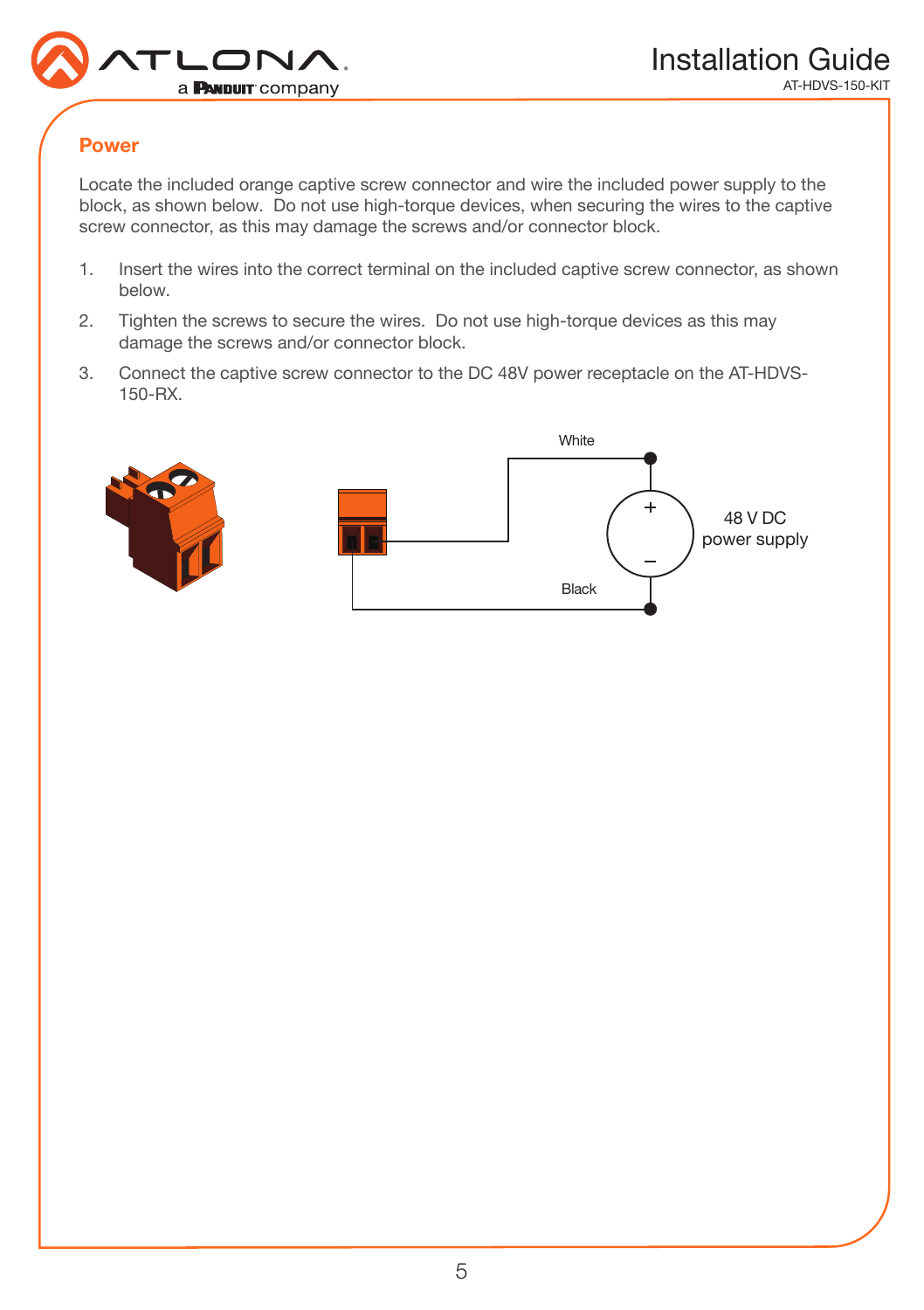

## Mounting Instructions

The AT-HDVS-150-KIT includes four mounting brackets and eight mounting screws, which provides the option of mounting each unit to any flat surface. The mounting procedure is the same for both the transmitter and receiver.

- 1. Position one of the mounting brackets, as shown below, aligning the holes on the side of the enclosure with one set of holes on the mounting bracket.
- 2. Use the enclosure screws to secure the mounting bracket to the enclosure.
- 3. Repeat the above steps to attach the second mounting bracket to the opposite side of the unit.



4. Mount the unit using the oval-shaped holes, on each mounting bracket. If using a drywall surface, a #6 drywall screw is recommended.



NOTE: Mounting brackets can also be inverted to mount the unit under a table or other flat surface.

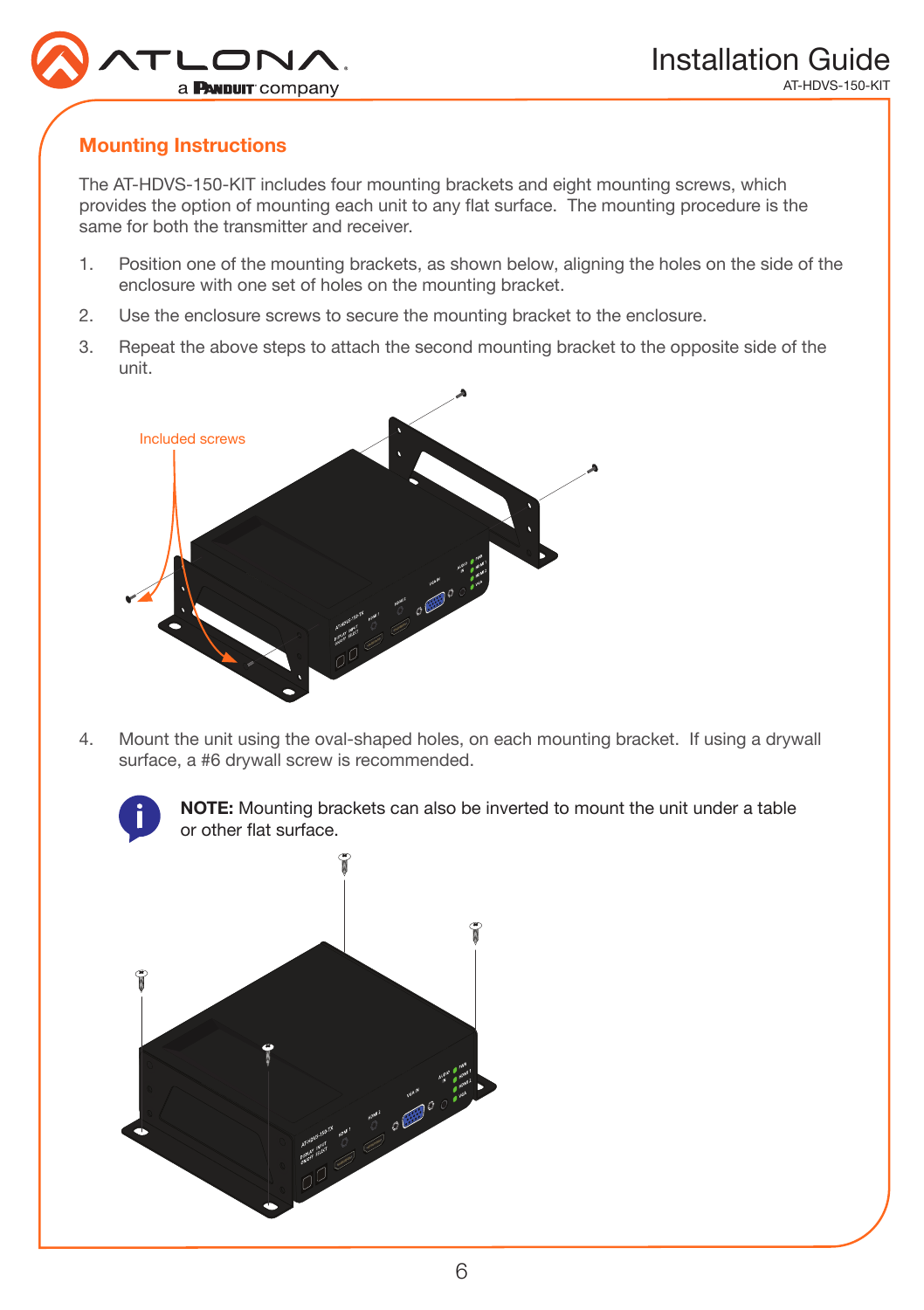

## Installation

- 1. Connect up to two HD sources, using HDMI cables, to the HDMI 1 and HDMI 2 inputs on the AT-HDVS-150-TX.
- 2. Connect a VGA cable from a VGA source to the VGA IN port on the AT-HDVS-150-TX.
- 3. Connect a 3.5 mm mini-stereo cable from the AUDIO IN port on the AT-HDVS-150-TX to the analog audio source. This port allows two-channel analog audio to be included when the VGA IN port is selected. Refer to the User Manual for more information.
- 4. Connect a category cable, up to 230 feet (70 meters), from the **HDBaseT OUT** port on the AT-HDVS-150-TX to the AT-HDVS-150-RX (or other PoE-compatible receiver). Category cables should use EIA/TIA-568B termination.



IMPORTANT: Using EZ RJ-45 connectors are being used, make sure that each twisted pair does not extend beyond the RJ-45 connector. Exposed twistedpair wires may cause a short when connected to the HDBaseT OUT port.

- 5. Connect an HDMI cable from the display to the HDMI OUT port on the AT-HDVS-150-RX.
- 6. Connect a category cable, up to 230 feet (70 meters), from the HDBaseT IN port on the unit to the AT-HDVS-150-TX. Category cables should use EIA/TIA-568B termination.
- 7. Connect the included power supply to the DC 48V port on the AT-HDVS-150-RX. The AT-HDVS-150-TX will be powered over the category cable, by the AT-HDVS-150-RX.

## Cable Recommendation Guidelines

Refer to the tables below for recommended cabling when using Altona products with HDBaseT. The green bars indicate the signal quality when using each type of cable. Higher-quality signals are represented by more bars.

| Core  | Shielding        | CAT5e | CAT6            | CAT6a               | CAT7 |
|-------|------------------|-------|-----------------|---------------------|------|
| Solid | UTP (unshielded) |       | a katika        | and a strong of the | N/A  |
|       | STP (shielded)   |       | and a strong of |                     |      |



IMPORTANT: Stranded or patch cables are not recommended due to performance issues.